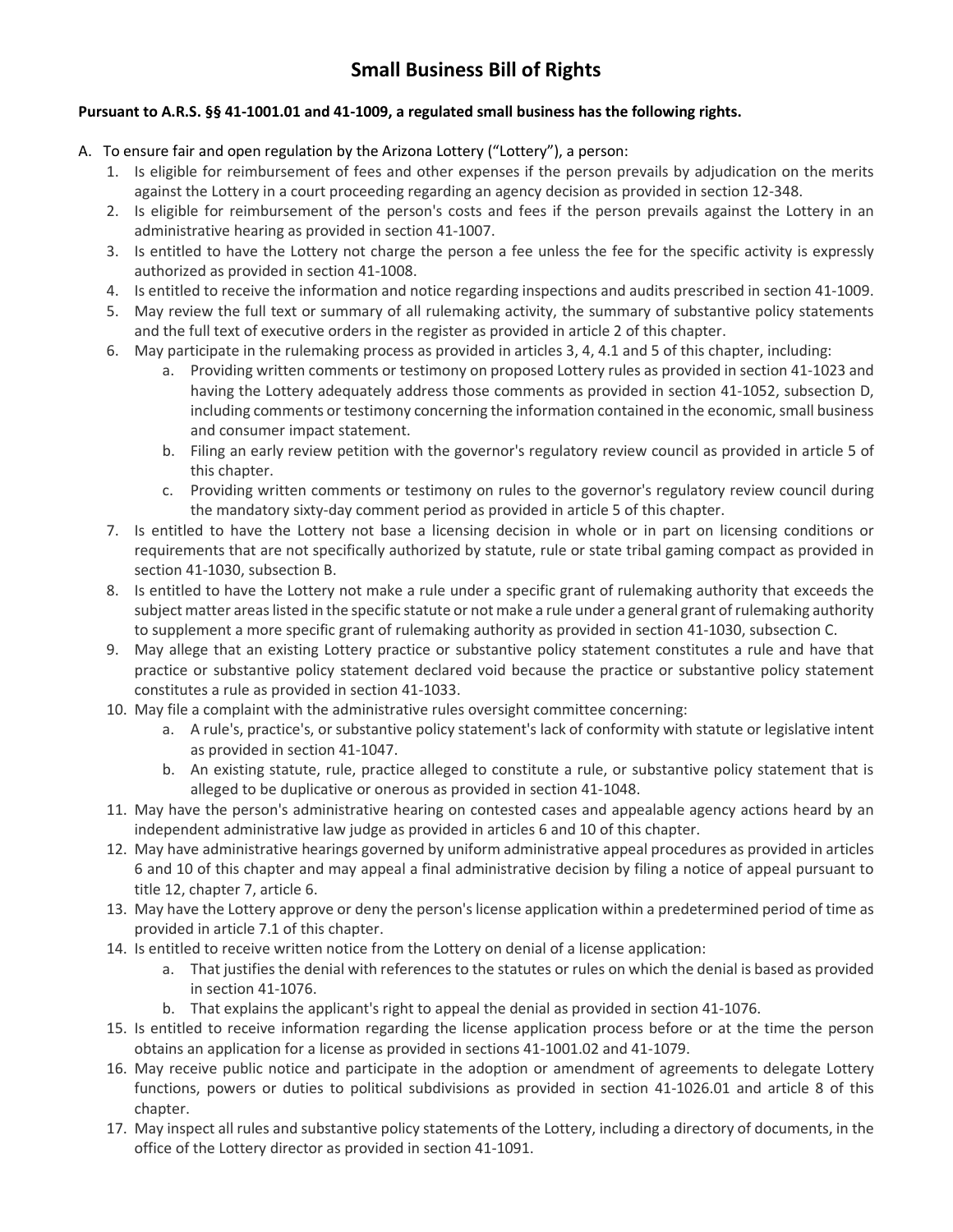- 18. May file a complaint with the office of the ombudsman-citizens aide to investigate administrative acts of agencies as provided in chapter 8, article 5 of this title.
- 19. Unless specifically authorized by statute, may expect the Lottery to avoid duplication of other laws that do not enhance regulatory clarity and to avoid dual permitting to the extent practicable as prescribed in section 41- 1002.

B. A Lottery investigator, auditor, or other representative who enters any premise of a regulated person for the purpose of conducting an inspection or audit shall, unless otherwise provided by law:

- 1. Present photo identification on entry of the premises.
- 2. On initiation of the inspection or audit, state the purpose of the inspection or audit and the legal authority for conducting the inspection or audit.
- 3. Disclose any applicable inspection or audit fees.
- 4. Afford an opportunity to have an authorized on-site representative of the regulated person accompany the Lottery inspector, auditor or representative on the premises, except during confidential interviews.
- 5. Provide notice of the right to have on request:
	- a. Copies of any original documents taken by the Lottery during the inspection or audit if the agency is permitted by law to take original documents.
	- b. A split of any samples taken during the inspection if the split of any samples would not prohibit an analysis from being conducted or render an analysis inconclusive.
	- c. Copies of any analysis performed on samples taken during the inspection.
	- d. Copies of any documents to be relied on to determine compliance with licensure or regulatory requirements if the Lottery is otherwise permitted by law to do so.
- 6. Inform each person whose conversation with the Lottery inspector, auditor or representative during the inspection or audit is tape recorded that the conversation is being tape recorded.
- 7. Inform each person who is interviewed during the inspection or audit that:
	- a. Statements made by the person may be included in the inspection or audit report.
	- b. Participation in an interview is voluntary, unless the person is legally compelled to participate in the interview.
	- c. The person is allowed at least twenty-four hours to review and revise any written witness statement that is drafted by the Lottery inspector, auditor or representative and on which the Lottery inspector, auditor or representative requests the person's signature.
	- d. The Lottery inspector, auditor or representative may not prohibit the regulated person from having an attorney or any other experts in their field present during the interview to represent or advise the regulated person.
- 8. On initiation of an audit or an inspection of any premises of a regulated person, an Lottery inspector, auditor or representative shall provide the following in writing:
	- a. The rights described in 1 through 7 above.
	- b. The name and telephone number of a contact person who is available to answer questions regarding the inspection or audit.
	- c. The due process rights relating to an appeal of a final decision of the Lottery based on the results of the inspection or audit, including the name and telephone number of a person to contact within the Lottery and any appropriate state government ombudsman.
	- d. A statement that the Lottery inspector, auditor or representative may not take any adverse action, treat the regulated person less favorably or draw any inference as a result of the regulated person's decision to be represented by an attorney or advised by any other experts in their field.
	- e. A notice that if the information and documents provided to the Lottery inspector, auditor or representative become a public record, the regulated person may redact trade secrets and proprietary and confidential information unless the information and documents are confidential pursuant to statute.
	- f. The time limit or statute of limitations applicable to the right of the Lottery inspector, auditor or representative to file a compliance action against the regulated person arising from the inspection or audit, which applies to both new and amended compliance actions.
- 9. A Lottery inspector, auditor or representative shall obtain the signature of the regulated person or on-site representative of the regulated person on the writing required in 8 above, indicating that the regulated person or on-site representative of the regulated person has read the writing prescribed in section 41-1009, subsection B and section 41-1001.01, subsection C, if applicable, and is notified of the regulated person's or on-site representative of the regulated person's inspection or audit and due process rights. If a regulated person or on-